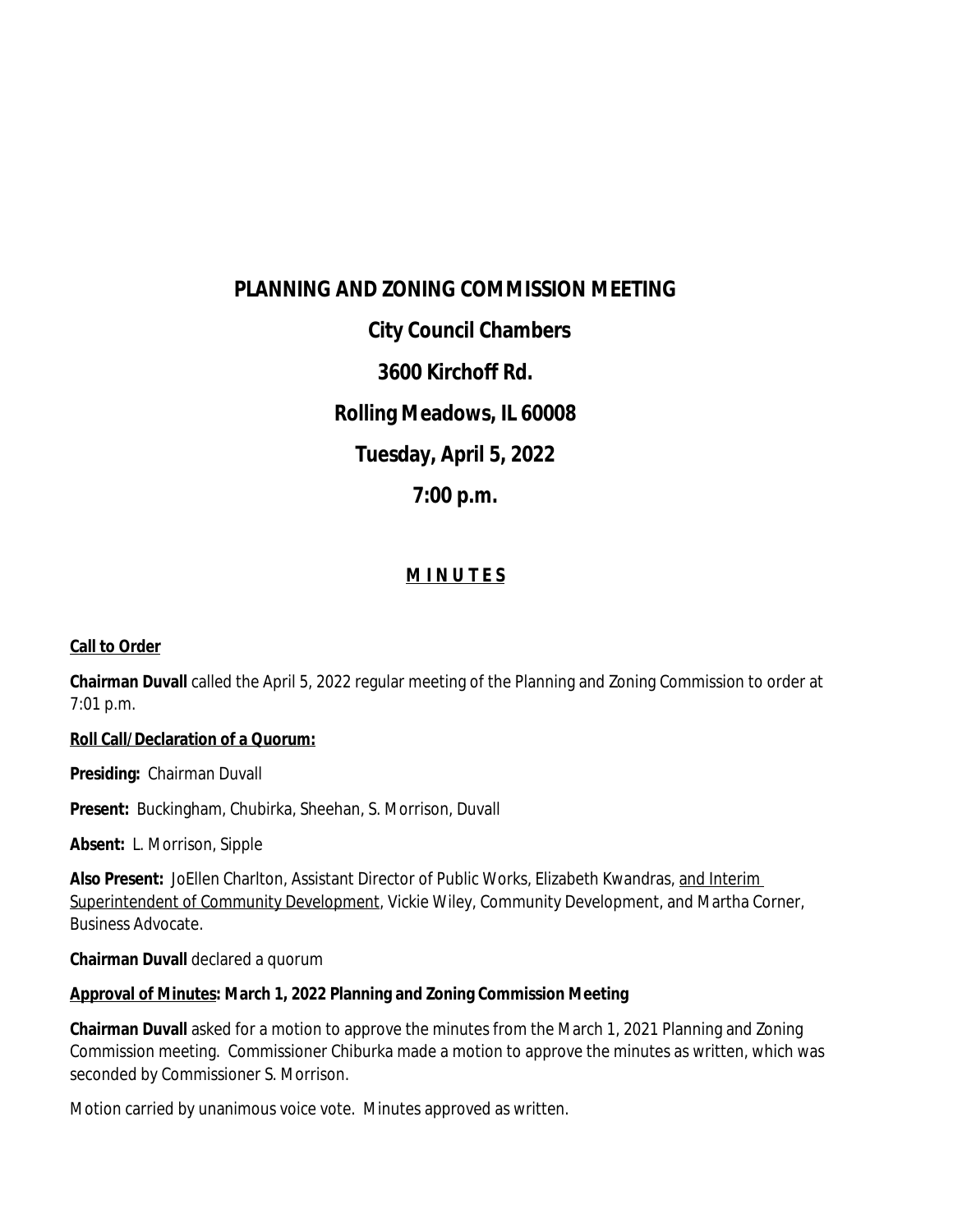#### **Pending Business:** None

#### **New Business – (New Public Hearings):**

1. Public hearing and consideration of a petition for a special use pursuant to Section 122-301(3) of the City of Rolling Meadows Zoning Code of Ordinances to allow an "Indoor Athletic Facility" for an indoor soccer training facility, a variation from Section 122-163 from the City of Rolling Meadows Code of Ordinances to reduce the required number of parking spaces for an Indoor Athletic Facility from the approximately 59 parking spaces required to 21 parking spaces, and other relief necessary to accommodate the indoor soccer field, in an M-1 Zoning District, 3660 Edison Place, Legion, Inc, Petitioner

#### **Open Public Hearing:**

Chairman Duvall asked if proper notice was give, and if the file was in order. Ms. Kwandras stated that the file is in order but proper notice was not given.

Ms. Charlton: Because the hearing wasn't properly noticed, they will need to provide new notice for a new hearing. It does not make sense to continue this particular hearing. We will skip this item and it will be renoticed for the next meeting.

> 2. Public hearing and consideration of a petition for a special use pursuant to Section 122-301(3) of the City of Rolling Meadows Zoning Code of Ordinances to allow a private Montessori school, and other relief necessary to accommodate the Montessori School, in an R-2 Zoning District, 2720 Kirchoff Road, Janis Smith, Still Waters Preschool Co-op and Educational Services, Petitioner.

Chairman Duvall asked if proper notice was give, and if the file was in order. Ms. Kwandras stated that the file is in order and proper notice was given.

Commissioner Buckingham made a motion, by which Commissioner Chiburka seconded.

Motion carried by a unanimous voice vote.

#### **Open Public Hearing:**

Chairman Duvall swore in Ms. Janice Smith

#### **Petitioners Presentation:**

Janice Smith, I am the primary teacher as well as the President of the Board for a non-profit, Still Waters Preschool Co-op and Educational Services.

We are looking forward to this opportunity to reestablish our preschool. We started in 2006 at a church located in Chicago and we were there for 11 years. We were told with a year notice that they needed that space for something else and we found another location in Forest Park that we could move to. We attempted to start our preschool at this location, but we had a lot of things against us and then Covid hit in the middle of that. We were trying to make our promotions and we couldn't anymore. When we were finally coming out of Covid, that church also decided that they were going to reuse that room for a different purpose. We have not been in operation since the end of 2018, when we lost our space. I'm a member of Christ the Covenant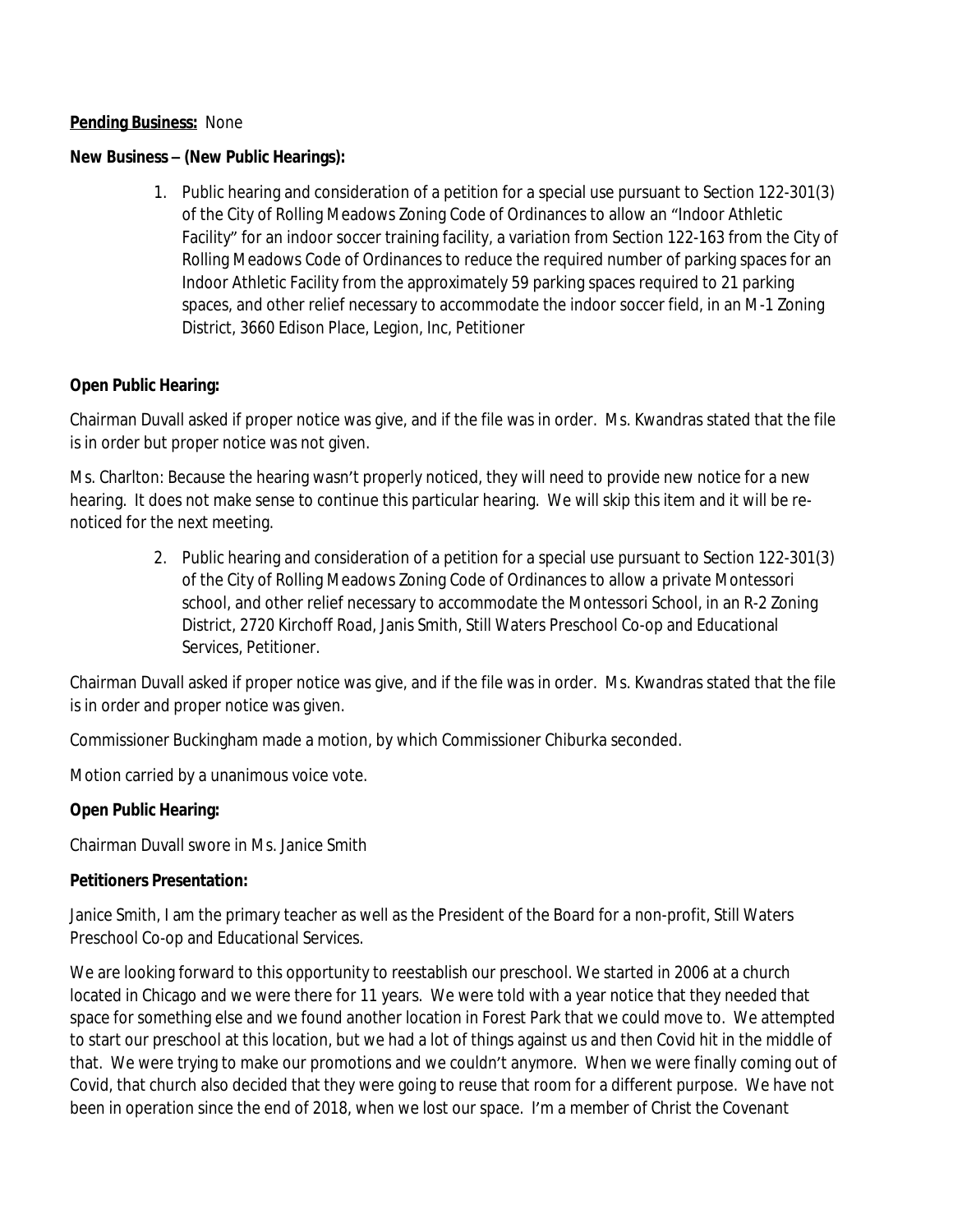Church Chicago that meets in the Community Church of Rolling Meadows and I'm also the Sunday school teacher. At the time we lost our facility in Forest Park, I asked if I could move my Bible teaching materials to the classroom that we were using at Rolling Meadows and my church said yes, that would be great. I then thought about what am I going to do with the preschool? I am extremely healthy, I have a fair amount of energy and I have a lot of teaching materials. I thought I should try and so I approached the Community Church, they cleaned out a room right next to our Sunday school room and there is a door between the two rooms. To me that is an ideal place because I will have access to not only my Bible teaching materials, but also the Montessori things. I have set it up so that people can see what it's like. I conducted some sample classes for some of the young families at my church to see what interest level there was. I knew the families, but they had never seen my classroom. They have become quite impressed by that, but we discovered that we need to go through this process first. I was informed that I should not continue the sample classes there and so we have not. The parents have been so excited about having the possibilities of this shared community, for this small classroom that we are now rotating through the parents homes and meeting once a week. I gather some things from the classroom and take it to various places. This is all in hopes of trying to establish this preschool and have a small group in operation so we can invite people in to see what happens here in Rolling Meadows. That is what we are requesting this special use for because that is a requirement of Rolling Meadows. We are looking forward to this and our name Still Waters comes from Psalm 23:2, The Lord is my Shepard, and he leads me beside still waters. The vision of the still waters being in the rolling meadows, not just the green pastures, was a delightful picture to me and an encouragement to all of us, yet we still need to know from you if it is okay with you for us to go ahead with this plan.

## **QUESTIONS AND COMMENTS FROM THE BOARD:**

Ms. S. Morrison: How many children can you accommodate?

Ms. Smith: I think 12 and right now I don't think we have more than 4 gathering together.

Ms. S. Morrison: The Church was chosen because there is a Sunday school there?

Ms. Smith: There is a lot of sharing going back in forth, so if I need to move an extra table in I can just grab it out of another room. It makes it really convenient for me even though I would have two rooms which have materials that are mine, it is still not all the things I have.

Ms. S. Morrison: I'm assuming the facilities are geared for children?

Ms. Smith - Because I have my own cabinets and things, it basically is fine.

Ms. S. Morrison: Restrooms?

Ms. Smith: Restrooms are at the end of the hall, but it is okay and we will manage that in a way that helps them be responsible, but have adult supervision to be sure that everyone is using that facility in an appropriate way.

Mr. Duvall: Thank you. Any other questions or comments?

Mr. Buckingham: Are your families mostly through the church?

Ms. Smith: Right now they are through the church because they are the people that know me. To come to a program where you don't know anyone and not being able to see it in operation, people really need to come and see me carrying out the program and see the materials and the care that I take. Right now it's only people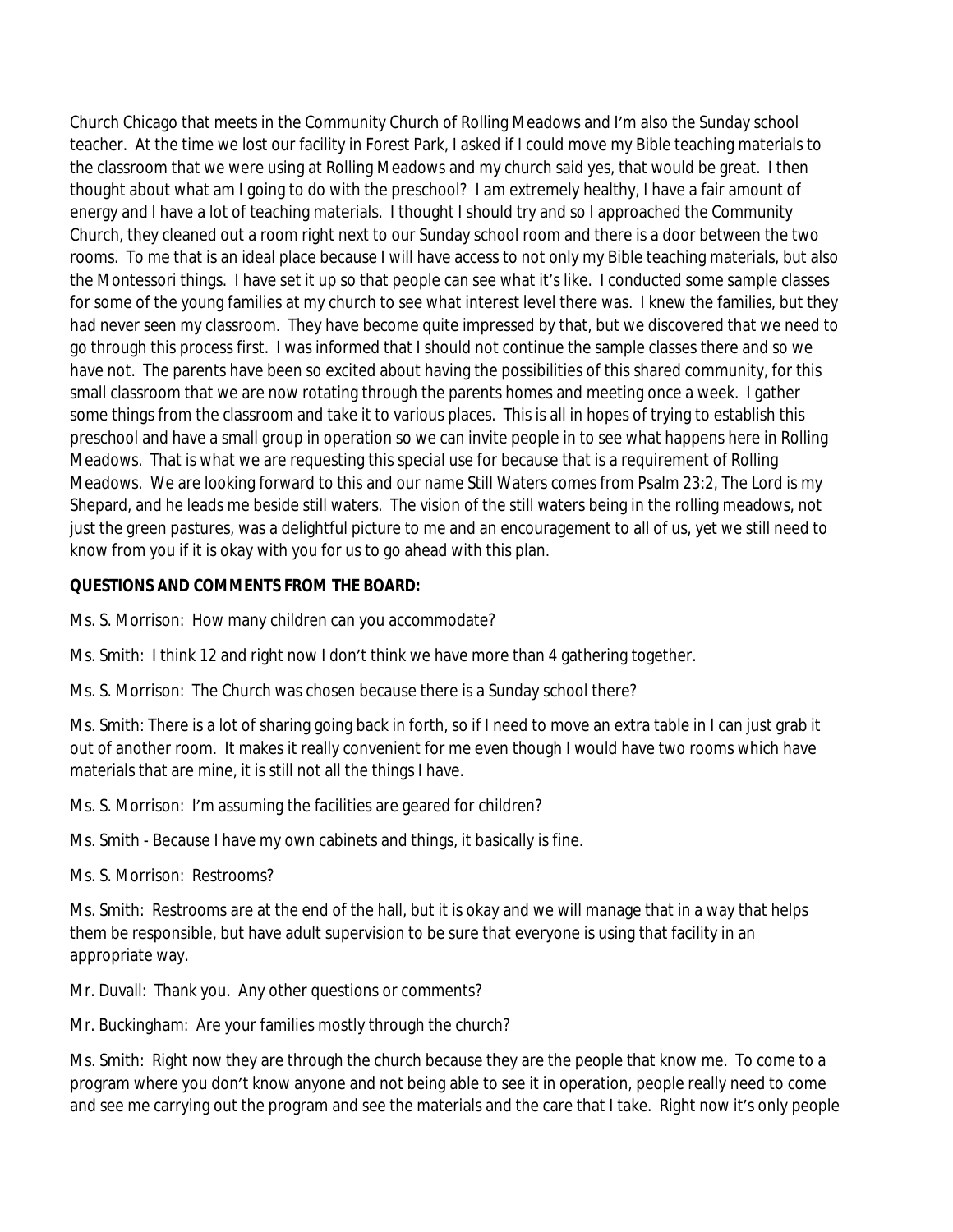that know me through the Sunday school and we have one family who is on a mom's group on Facebook that came. Our goal is to have anyone who is interested in a Christian Montessori influenced preschool program that is a parent participation program, where the parents stay on site. All those things are required for how we operate.

Ms. S. Morrison: Do you meet every day or once a week?

Ms. Smith: Right now we are meeting once a week in homes. In the past we have met 2 days a week. Because we want to encourage parents to participate and be involved with their children, they have to be on site for insurance purposes. It is not really convenient for people to not be there for more than 2 days, but we have a unique part of our program that is probably almost unheard of. Parents who are committed to us can check out materials that includes the lovely Montessori materials that we have. They can check it out to utilize it in their homes. Some of these families will be home schooling. We encourage them to be involved in their children's education and this is a first opportunity for them, wherever they go after that is their choice.

Chairman Duvall requested staff report

## **Staff Report Highlights:**

The property in question is located is one that we are all familiar with located at the Community Church of Rolling Meadows. They were here a few months ago to get a variation for their sign and a text amendment a couple of months before that. The property is zoned R-2, with R-2 single family homes to the north and east, and C-2 properties to the south (the former Taco Bell and Meadow Square commercial lots) and west (Rolling Meadows Shopping Center).

The petitioner has been running the Still Waters Montessori School since 2006 and are now looking to make their home here in Rolling Meadows. The school is planning to use several rooms in the east wing. Initially they planned to run it twice per week, on Tuesdays and Thursdays and as the program grows potentially expanding to up to four times per week. The maximum number of families that can be accommodated at any one time would be 12 (12 students). My understanding of the program would be some students would come on Tuesdays and Thursdays and the others on the other two days.

The Community Church parking lot is extremely large, containing over 100 parking spaces with little to no use during the week. The lot is well-maintained, and hosts many larger events throughout the year, including Cornfest and City Markets. It is unlikely that actual parking will exceed 15 and there is ample space for them to be accommodated. To staff's knowledge, no other activities or events are occurring at the same time as the Still Waters preschool so there should be no overlap in parking needs. The Community Church has two entrances onto Kirchoff, and one onto Meadow. Vehicles arriving or leaving can use any of the three, and will have less impact on surrounding traffic than typical Sunday church services. No modifications to the building or lot are required. The rooms will be used as existing, with materials brought in by the petitioner, and stored on site.

## **STANDARDS AND FINDINGS OF FACT:**

Mr. Chiburka: Is the deviation from the code because it becomes a school now?

Ms. Kwandras: It's not a deviation from the code. The code allows special uses. We as the City can see in those areas, but we have to mindful of additional impact and make sure that it is going into the right places with the right modifications. In this case it is a school use, so that does qualify it as a special use, it's not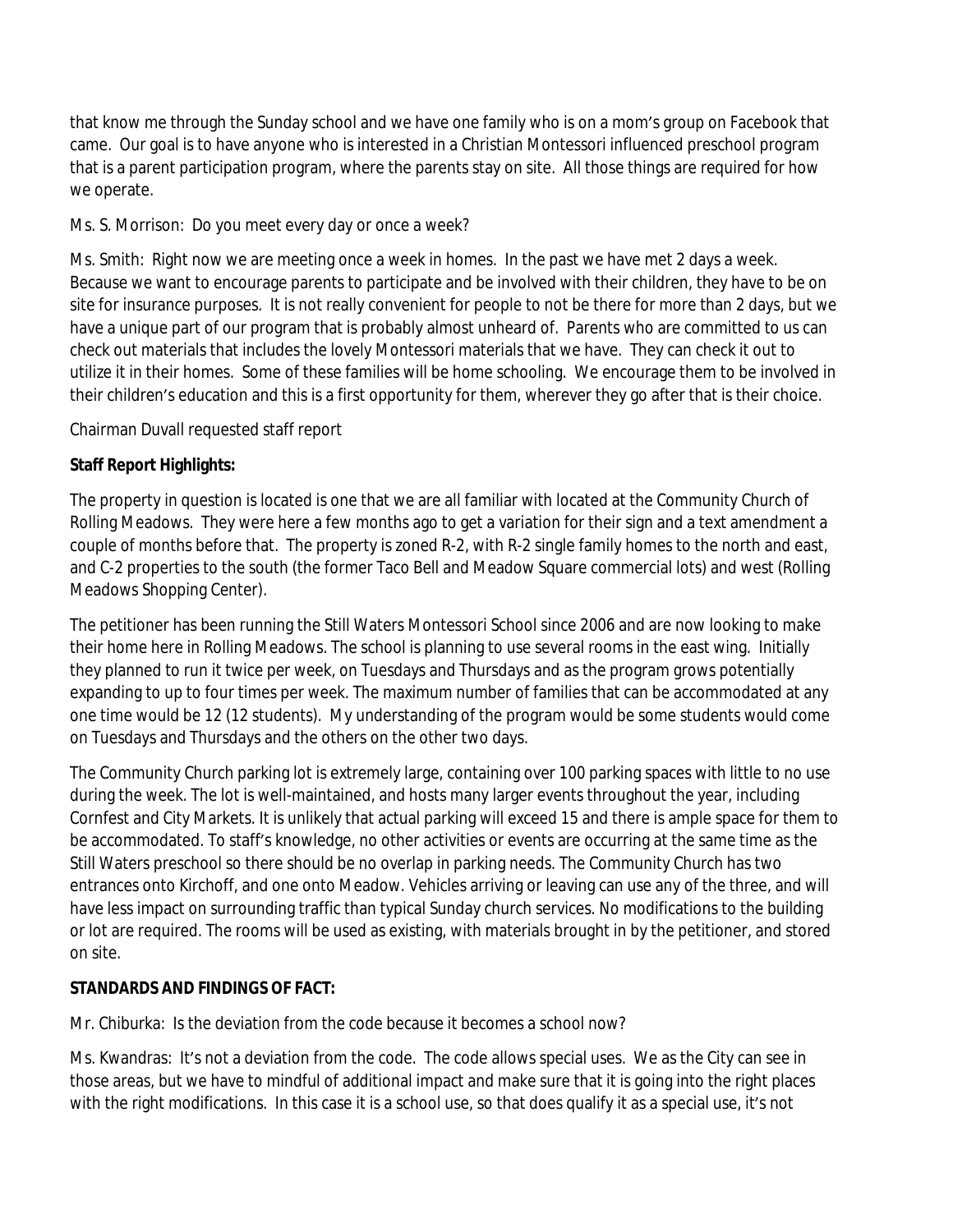directly associated with the church, that's a separate entity, so that is why it has to go through the special use process.

Mr. Chiburka: If the school was to expand, would they have to come back?

Ms. Kwandras: No, the special use would take into consideration the fact that they might expand in the future.

Mr. Buckingham: Does the church have its own special use or are they grandfathered?

Ms. Kwandras: I believe they are legal, non-conforming. I don't think they needed a special use when they came in, but they would now under the current code.

Mr. Buckingham: Because it's a different entity?

Ms. Kwandras: Yes

Mr. Duvall: There are other churches that are in our zone districts?

Ms. Kwandras: Yes

Ms. S. Morrison: Ms. Smith, this is a nonprofit business though? Does it generate revenue?

Ms. Smith: We are hoping it won't be all out of my pocket. There are many things we have to find out. We have to see what the interest level in this particular location.

Mr. Duvall: In your submittal, you described the fact that you basically hatched this idea when you were approached by the interim pastor of the church.

Ms. Smith: He was the interim pastor that was there for a few months. He was the one who observed me teaching part of the Sunday school during Covid. The pastor has several children and when they were preparing for worship, I would be teaching the children so they wouldn't be under foot and getting into trouble. I did it in the foyer and that is where he saw me teaching. We entered into the conversation at the time and I told him of the need.

Mr. Duvall: Is he know the full time pastor?

Ms. Smith: No he is not.

Ms. Smith: I have been working with the Board, Ross Heart.

Ms. Kwandras: One of the requirements that we will we often have if the petitioner doesn't own the property that they are going into, is permission from the land lord. In this case, we do have a letter of file from Ross Heart giving Ms. Smith the permission to operate and apply for the special use.

Mr. Duvall: So the head trustee has authorized this operation regardless of who is pastor.

Ms. Kwandras: Correct

Mr. Duvall: Reflecting on Commissioner Morrison's comments, do you run a fixed time of day schedule? Your report said that there is going to be 2 sessions in the morning and I see it as a wonderful use and a well thought out idea, but as a neighbor, traffic on Meadow Dr. between 8:40-9:00 am is brutal. The users of this facility are going to have to accept this because 80% of the kids that attend Kimball Hill School get a ride.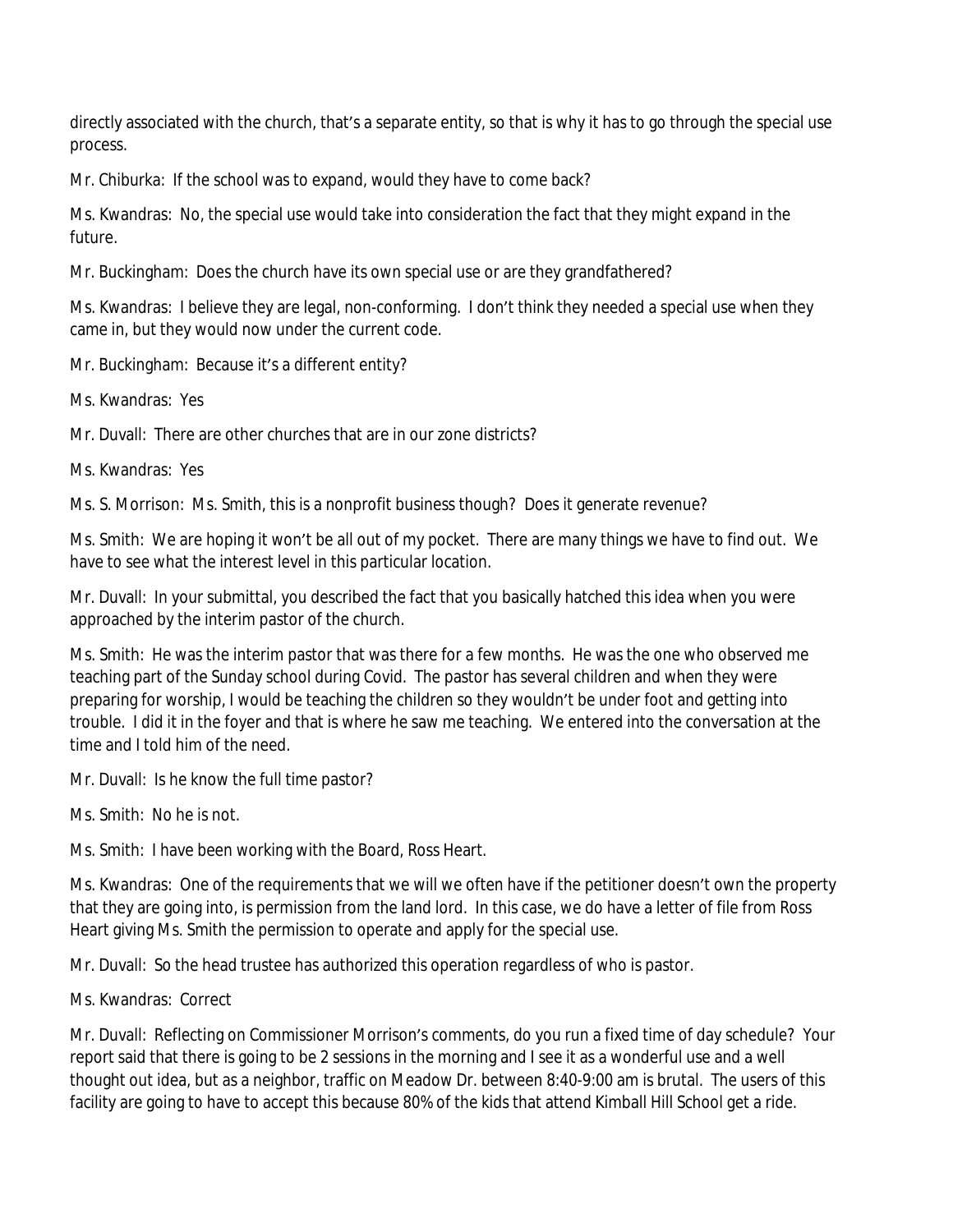Ms. Kwandras: Per the Petitioners materials, the Montessori will be meeting 9:30-12:30 on Tuesdays and Thursdays, so we are hoping there will be little impact.

Mr. Duvall: Okay

Ms. Smith – I have seen the cars over there and I've seen cars cut through the parking lot. I've warned the parents about those kinds of things also. In regards to use of the parking area during the week, the contract that I have with the Community Church of Rolling Meadows is that should they have something else going on they will talk to me and then we may have to not hold class if there is an overlap at that time. In the past at our location at the City, it was a polling place. Whenever there was an election we cancelled preschool for safety purposes.

Mr. Buckingham: I really liked your letter and congratulations to you on your program. This is a great venue for this.

Ms. Smith: We get ready for the year not knowing who is going to be involved, but these families enter our hearts in just a couple of months and so I look forward to not only running the program, but having my heart expand with the love that we share together.

Mr. Buckingham: Fantastic, thank you again.

Mr. Buckingham made a motion to close the public hearing and Ms. S. Morrison seconded.

5 Yays

Public comment of this meeting is now closed. We are asking the Commission for approve, deny or modify the request from the Petitioner.

Mr. Chiburka made a motion to approve based on a recommendation to approve Based on the submitted petition and testimony presented, I make a motion that the Rolling Meadows Planning and Zoning Commission adopt the findings for a special use listed in the staff report prepared for the April 5, 2022 Planning and Zoning Commission meeting, and recommend to City Council approval of the special use to allow a private Montessori school for Still Waters Preschool Co-op & Educational Services.

Mr. Buckingham seconded

Roll:

Chiburka

Buckingham

Sheehan

Ms. S. Morrison

Chairman Duvall

5 Yays

0 Nays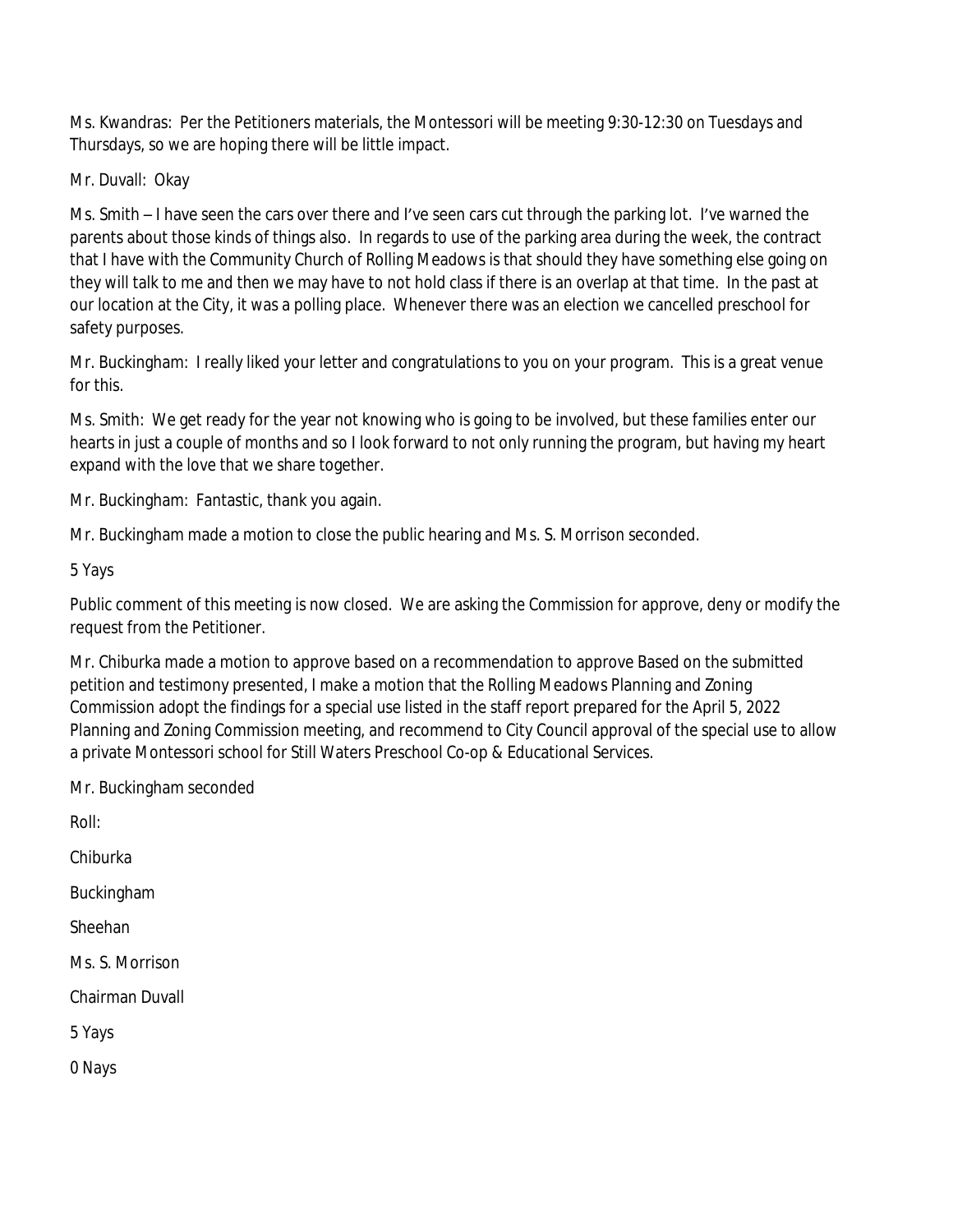Motion is carried and the recommendation to approve will be sent to the Rolling Meadows City Council Meeting on April 26, 2022 meeting for first reading.

# Staff

Ms. Kwandras: Just a couple of things before I turn it over to Ms. Charlton. We are going to be meeting in May, hopefully 3660 Edison will be back and have proper notice. We might have another petition coming forward for another church on West Frontage. In addition to that, typically according to the ordinance that creates and governs the P&ZC, every year the Commission elects this officer. Please give consideration if you would like to be an officer, there are two main positions, the Chairman and the Vice-Chairman. The May meeting please check your calendars because Commissioner Sipple will not be able to be here again. Please check and see if May 3<sup>rd</sup> is a possibility for everybody and if it's not, please let me know a.s.a.p. so we can look for alternate dates so I can make sure the legal notice is appropriate.

# Ms. Charlton – Special projects

We are working with Raising Cane at the Bueno Beef site in Market Place of Rolling Meadows Shopping Place. They were able to rotate the building in a way that makes access to the property a little less cumbersome. Originally they had it coming from the east, which would have backed onto Golf Rd and we had a lot of concerns. They were able to address those concerns and are finalizing their plans. We will probably see that in June.

The gas station on Kirchoff Rd just west of Comet, that is looking to redeveloped the side and add a little bigger building. They are still going through some preliminary site plans so I don't think they will be ready in May.

We are also working with the Fire Haul on the redevelopment/reuse of the fire station property on Meadow. We did have an open session discussion with Council about that and based on that conversation we are putting together some bullet points for a draft development agreement that would outline the terms of the sale and use and try to hone in on all of that conversation that Council is having about "How do we insure the use?" We don't want to sell it to them and have it fail and have a vacant building. Particularly because they are looking for a deal that they would pay less for the property than it's appraised value so that is considered sort of an incentive. For that incentive what will the City be able to negotiate in that agreement? We are working on that with our city's attorneys pretty closely.

We have nothing from the Holidome. We know they still want to come and keep saying they are going to submit things, but I still don't have anything to provide you.

Cannabis: We went through those text amendments and had public hearings and nobody from the public showed up to comment about the cannabis text amendments, particularly those that were for commercial cannabis dispensaries, east of New Wilke Rd.

# Chairman Duvall: Over in the zoning triangle?

Ms. Charlton: Yes, and when that hit the City Council meetings there was some promotional materials from a firm out of Texas or Florida that was suggesting Rolling Meadows should scrutinize that and as a result the elected officials did field a lot of calls with questions and concerns from their constituents. That text amendment did pass on a 4 to 3 vote, so there were some differences of opinion. I thought that would end with the dispensary discussion, the following meeting we had your recommendation from the Carnagie Craft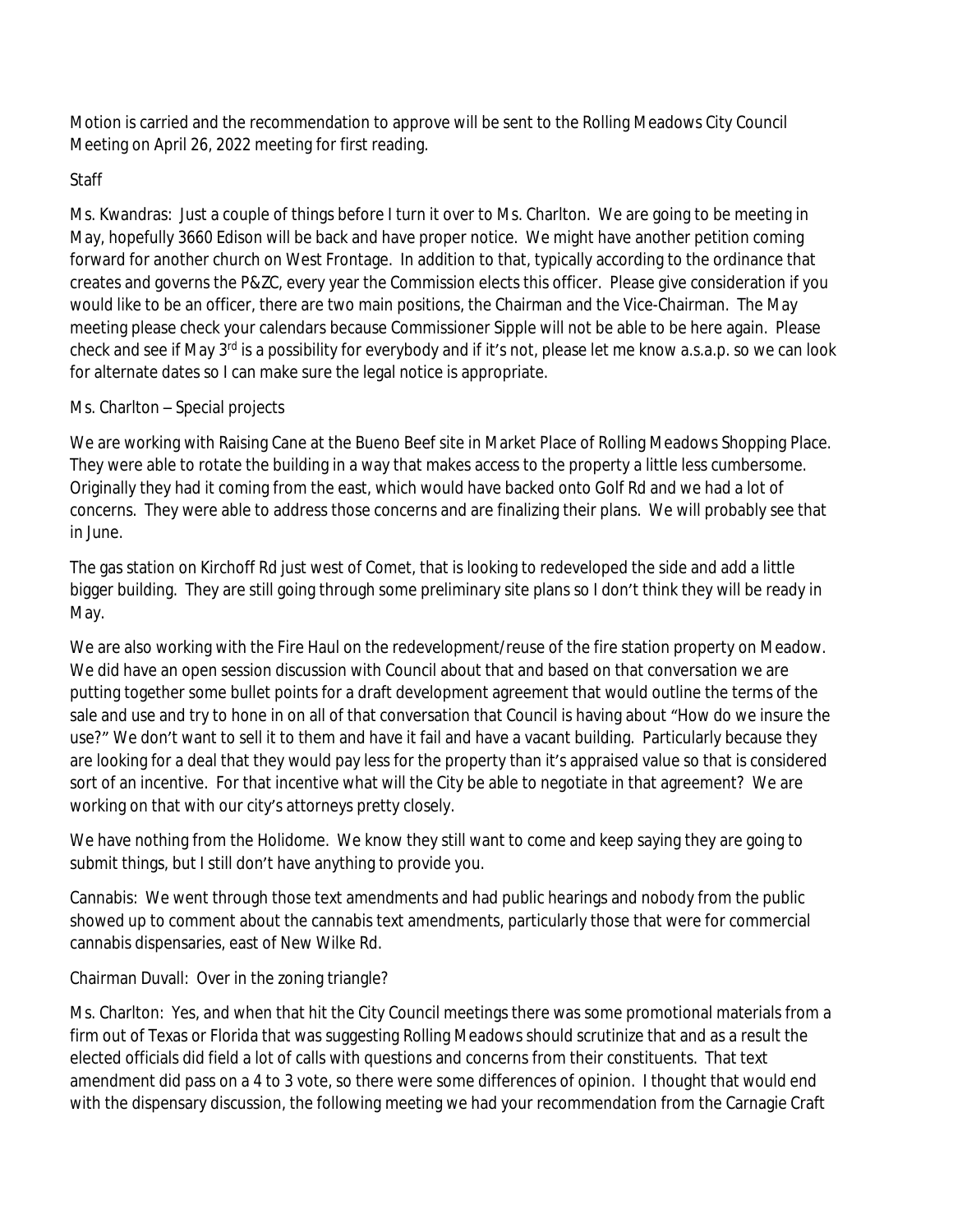Grower, which you reviewed as a special use pursuant to early text amendments. The use did meet those standards and you made that recommendation. Some of the elected officials continued to be contacted by their constituents that no cannabis usage should be considered. In that particular 1<sup>st</sup> reading we had two officials absent from the reading. It was approved on 1<sup>st</sup> reading by a 3 to 2 vote, by the majority of the people there so it can advance to 2<sup>nd</sup> reading, but the State's statute require for anything to be approved requires not less than 4 votes from the Council. We need to have a full Council there and they would need to have 4 positive votes before that special use could be approved. That is preceding to Council next Tuesday for 2<sup>nd</sup> reading. I just wanted everybody to have that information based on that case because I know you all worked really hard on that.

There are a lot of changes happening in Public Works. We celebrated Bill Suchecki, our Streets Superintendent, 38 years of service retirement party. He is a lifelong resident of the community and served the community is several capacities for all of that time.

Rob Horne has announced that he is taking another job in Arlington Heights as there Assistant Director of Public Works. His last day with the City will be on April 19<sup>th</sup>. Obviously we are already in the process of trying to identify, advertise and interview for Bill Suchecki's position. The City Manager will jump on the opportunity to start interviewing for the Public Works. We will be very busy in Public Works for 6-9 approximately accommodating that. What that means for me here at this meeting is you will probably see a lot less of me, Elizabeth is doing a fantastic job in her role as the Community Development Superintendent. Unless she needs me here, I will need to take on some more responsibility until the Public Works Directors position is filled. You can always call me or stop by, I would love to stay involved with all of the business that this group does, you all do really great work, so thank you.

Commissioner Duvall: I have one question regarding the 3 to 2 Council vote that was on the Carnagie St. grow facility. There is a for sale sign in front of that building that went up about 3 days ago. Did the 3 to 2 vote constitute a non-action and will there be two readings on that motion again.

Ms. Charlton - It constitutes an approval of the  $1<sup>st</sup>$  readying capable of sending it to  $2<sup>nd</sup>$  reading.

Mr. Duvall – The Council has to have 4 yes votes?

Mr. Chiburka: Is anything happening with the Taco Bell now that they have found the owner?

Ms. Kwandras: It's a slow process, the owner is aware the property needs to be maintained and that's really the only commitment that we've gotten out of them. There has been plenty of interest in this site. If you combine that lot with the other two commercial sites that is in front of Meadows Square, you could do something really cool there.

Mr. Chiburka: Are they two different owners?

Ms. Kwandras: Yes, but if somebody was to buy all 3 lots and develop them together that could be pretty cool. As of right now we are not getting a lot of communication with the owner of the former Taco Bell.

Mr. Duvall: I watched the COW meeting, based on what we were going to hear tonight and the request from a lot of petitioners, it appears that parking is going to become this nonstop issue with anybody trying to repurpose a site. The question is, is there anything other than just continuing to grant special use issues. I'm thinking about what could happen with the fire station on Meadow if they actually develop it and it takes off and becomes popular enough, where are they going to put all the cars?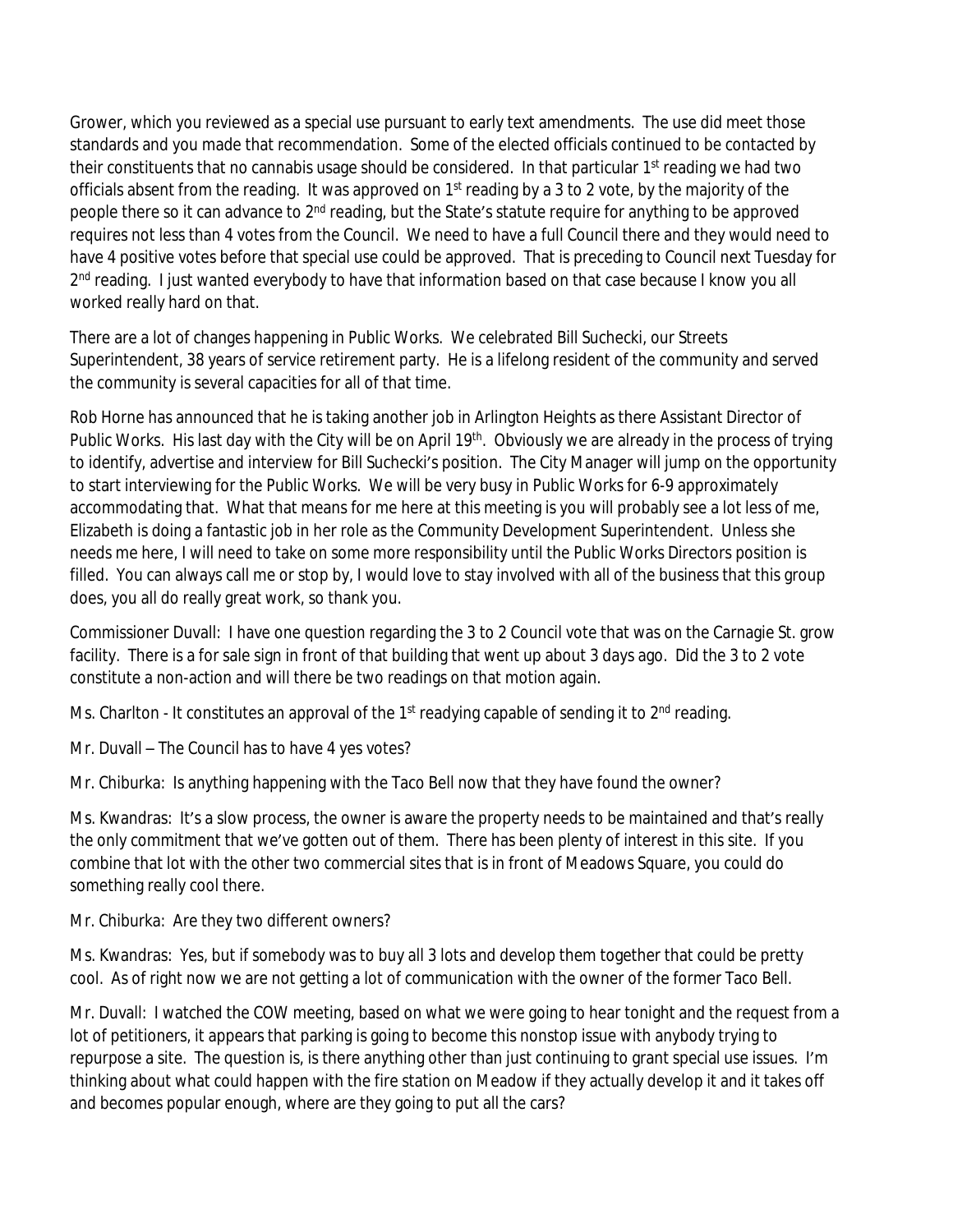Ms. Kwandras: That is something that staff is reviewing with the business owners to discuss where that parking would go. We are hoping it's successful, so we are looking into different avenues for that. A lot of these industrial sites that you are seeing were built as industrial which doesn't include a lot of parking. What we have to take into consideration is that these buildings are very old and some adaptive reuse of these buildings is necessary and that requires some creative thinking, which is why we modified the zoning code to allow for off-site parking arrangements and all of that. Unfortunately, the requirements of the variances are probably going to go forward unless somebody tears down those buildings. Until that time, as new users come in, especially in the NW industrial park you're going to see more of these.

Ms. Charlton: Chairman Duvall is your question more is there a different process?

Mr. Duvall: No, I understand the process, but my point is, is this going to be done on a case by case basis?

Ms. Kwandras: Yes, that is the purpose of this Commission.

Mr. Duvall: Does staff encourage these people reach out to their neighbors and ask if they would be amendable to this?

Ms. Kwandras: If it is warranted for the use, then yes. The zoning code does not allow for handshake agreements anymore, so in order for it to count we need something in writing.

Mr. Chiburka: If they brought a shared use agreement to you would they even have to come here?

Ms. Kwandras: It depends, if it was a special use than yes. The zoning code does allow for off-site parking under certain circumstances to be applied towards the parking requirement administratively.

## Ms. Kwandras: Based on their business plan

Ms. Charlton: The other thing I would like to say about shared parking agreements from their perspective makes a lot of sense too. They are asking an adjoining property owner for long term perpetual agreement that will allow them to park there as long as they are there. If I'm the owner of that property and I'm thinking I'm going to be done with this business in 5 years, why would I sign an agreement like that? It would limit my ability to sell my business or my property because we can't accept something unless we know they will continue to have access to it. The other part of it is you just conditioned their occupancy. If the parking goes away how do we tell that business they can't operate there anymore. It's hard to achieve because parking is very limited over there. Nobody wants to sign away their rights to their parking like we would need them to.

Mr. Duvall: I understand that, it just seems in the last 3 or 4 meetings a question of parking comes up with a condition of approval for a request.

Ms. Kwandras: What I can tell you Chairman Duvall is that staff does examine various possibilities before we bring forward a variance request for you. The definition of the variance is the least required amount of relief from the code.

Ms. Charlton: The other benefit to the fire haul example, because of how they are proposing to phase the projects, we could actually condition through the development agreement the fact that they couldn't go to phase two unless or until they are able to expand or add more parking per the agreement. The Church to the south expressed concern about losing the ability to keep and maintain their exempt property tax status. We will continue to work with them and try to come up with some strategies so that if they are successful. Every parking in Rolling Meadows needs to be able to be accommodated on site because we don't have off street